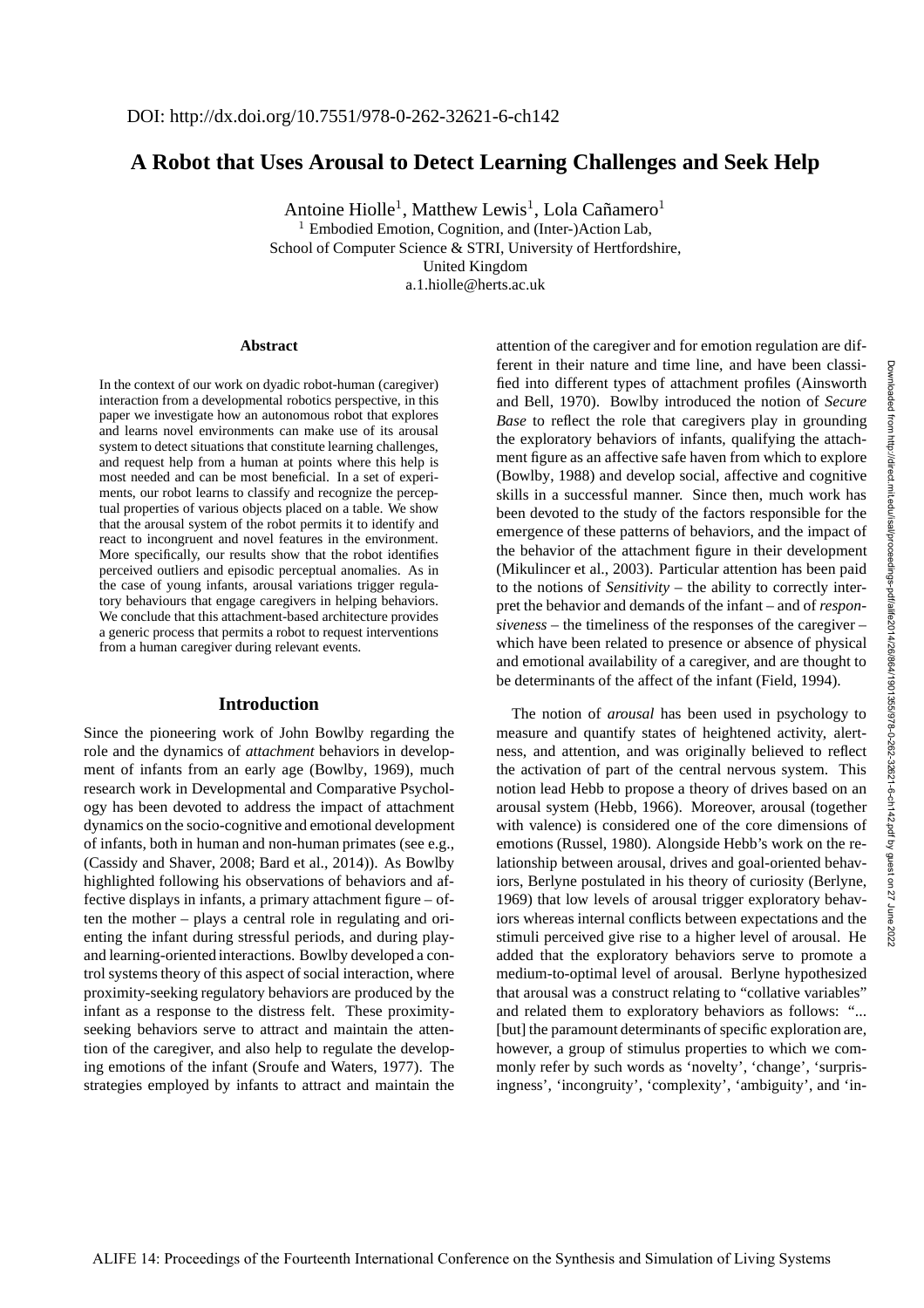distinctiveness'." (Berlyne, 1965, page 245). Furthermore, Berlyne formulated the notion of arousal as "all the stimulus properties that go to make up arousal potential, including the "collative" properties, e.g., novelty, variability, surprisingness, complexity, and ambiguity." (Berlyne, 1969, page 1068).

Our work in the area of developmental robotics has used the concept of collative variables to drive and regulate robot behaviours using variants of an architecture inspired from attachment theory. In previous studies, we showed how humans interact with a robot endowed with such architecture (Hiolle et al., 2012), and in more recent work (Hiolle et al., 2014), we demonstrated that the parameters of the architecture yield different patterns of exploration depending on the complexity of the environment. While these previous studies focused on global behavioural consequences of the use of collative variables regulated by human interactions, in this paper, we investigate in which specific situations these variables provide meaningful information and reflect the potential need for a human intervention. As these variables reflect the real time novelty or ambiguity of a given perceptual context, we need to be able to sample the realm of contexts and time span in which these variables are meaningful. More precisely, during an exploration and knowledge gathering episode, we investigate how and when does the dynamics of these variables offer an opportunity for a human to help development and learning. As our results suggest, human help can for example be useful to indicate to the robot whether to discard or attend to the current object of attention, or to provide physical assistance (e.g., moving the objects to help disambiguate perceptions) if the current situation is beyond the capabilities of the robot.

## **Related Work in Robotics**

**Arousal.** Arousal has been used in artificial and robotic systems for different purposes. It has for example been used as a parameter to control the emotional displays of a robot as a function that reflects the levels of external stimulation received by an agent (Breazeal, 2003). Ogino and colleagues (Ogino et al., 2013) propose a motivational model of early parent-infant communication. Their model is based on the need for relatedness and its relationship to the dynamics of the pleasure and arousal in face-to-face interactions. They tested their architecture using a virtual robot on a computer which interacted with a human playing the role of the parent. To that end, their model includes a two-dimensional vector of pleasure and arousal following the circumplex model of emotions introduced by Russel (1980). The arousal of the agent is computed with respect to measures of novelty, stress and the perceived arousal of the human. The pleasure varies proportionally to the pleasure perceived, the relatedness, and the expectancy of the perception of some emotion in the human. Their study intended to reproduce the phenomenology observed during mother-infant interactions and especially during still face episodes (Nadel et al., 2005). These episodes are characterized by a decrease in pleasure and positive emotions when the attachment figure stops responding to the infant's positive signals, such as gazing and smiling. The results they present show that this model reproduces the typical drop in positive affect following a still-face episode. Although the architecture based its novelty on a predictive system learning the likeliest next action the caregiver would produce, the interplay between the behavior of the caregiver and the exploratory behavior and learning of the robot were not studied.

**The Attachment System.** In the few studies trying to model the attachment system and its dynamics, the behaviors related to attachment and their occurrence are studied in isolation from other important facets of (infant) development. Typically, the socio-cognitive development is left aside, the attachment subsystem is considered on its own, and the analysis is solely concerned with the success or failure of a coping strategy or a regulatory behavior. For instance, Petters Petters (2006) presents simulations of caregiver-infant interactions using several control architectures based on attachment theory. The main goal of these simulations of artificial agents interactions was to model the relationships between the goals and behaviors observed in young infants. The resulting architectures were tested in unsafe or safe (secure or insecure) scenarios. Depending on parameters relating to the sensitivity of the caregiver of the infant agent, the behavior of the infant would vary. Specifically, the architectures comprised several main components inspired by the literature on Attachment theory. First, an Anxiety internal variable increases when the perceptual appraisal of the situation was deemed unfamiliar or unsafe. A Warmth internal variable was introduced to evaluate the positive interactions with the caregiver as hypothesised in the Secure Base paradigm. Based on these internal variables and the current perceptions, the action selection system assigns weights to the current goals and a winner-take-all approach is used to trigger the behavior associated with the most active one. Several variations of this architecture have been tested to include learning and adaptation from previous interactions. This adaptation was based on the success or failure to regulate the internal variables.For instance, the agent tries to approach its caregiver when the Anxiety variable is high, and the responsiveness or sensitivity of the carer (a built-in constant in the simulation) defines if the carer will provide Warmth and relieve the Anxiety. The reported results clearly show some emergent categories which are believed to correspond to the ones Ainsworth brought to light (Ainsworth et al., 1978). However, the attachment behavior itself is considered aside from the exploration and its potential consequences on development. In contrast with the models developed and tested in simulations in various studies concerning the emergence of attachment patterns (Petters,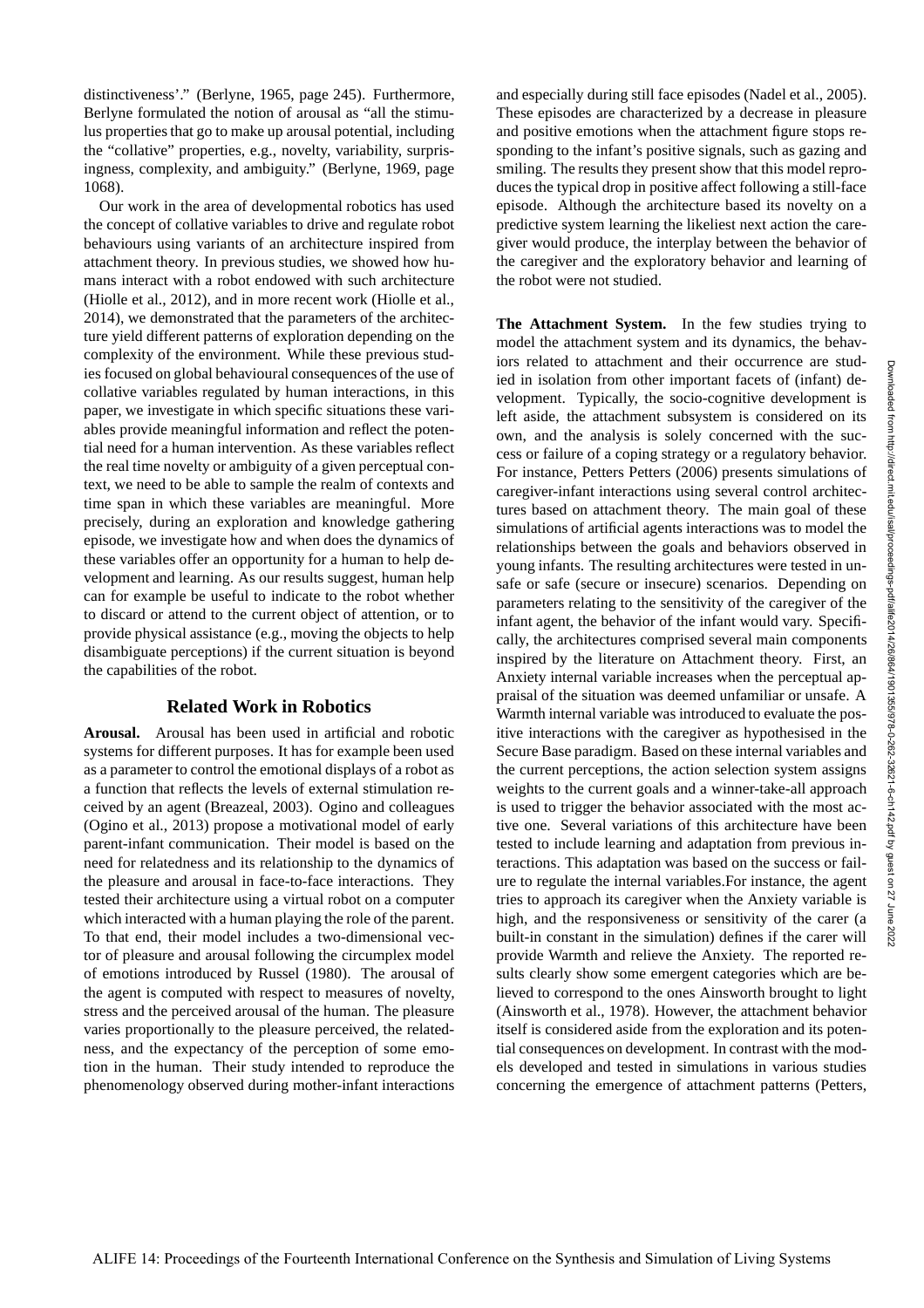2006; Stevens and Zhang, 2009), we have studied the dynamics of the dyadic interactions in a robot-centric manner. Our main aim is to improve the adaptivity of autonomous robots in order to, on the one hand, support their autonomous learning as a function of its interactions with the physical and social environment, and on the other hand improve the affective experience of the human in human-robot dyadic social interactions. However, despite the differences with the other body of work that models attachment dynamics and arousal modulation, we share the common view of the basic interplay between caring styles and behavior variations in affective adaptation.

**Exploration, Curiosity and Intrinsic Motivation.** A growing body of work in the robotics research community has focused on applying Berlyne's concept of curiosity as an intrinsic motivation for developing skills in robots. Following the encouraging results from the "playground experiment" from Oudeyer et al. (2007) and the advances in self-assessment measures related to novelty and learning progress (Şimşek and Barto, 2004), research has been devoted to the improvement of exploratory behavior and selfdevelopment of autonomous agents and robots. Most often these architectures use some evaluation of the progress of the agent in terms of learning, computed as the decrease of the prediction error of the Learning System of the robot (Kaplan and Oudeyer, 2005). Typical architectures modeling curiosity aimed at guiding the exploration of a developing robot often focus on specific task learning problem (Kaplan and Oudeyer, 2005; Luciw et al., 2011) and do not take advantage of the potential availability of humans. However, this principle has also been successfully applied to influence and help a robot in navigation tasks (Jauffret et al., 2013). In this contribution, the authors use self-evaluation measures of success and failure for the robot to express its "frustration" and trigger the help from a human when frustration is too high. They show how this strategy can help the robot subjectively identify deadlock situations, and be assisted in solving a given problem with the help of a human. In a similar fashion, a Surprise-based learning architecture was used to help a robot autonomously and incrementally build logical rules concerning the perceptions it meets in its environment (Ranasinghe and Shen, 2009).

### **Robot Architecture**

In our previous experiments (Hiolle et al., 2012) an Aibo robot had to explore and learn the objects present in an environment consisting of toys and objects of different colors, shapes and sizes placed on a children's playmat inspired by the playground experiment (Oudeyer et al., 2007). The objects were a source of arousal for the robot as a function of their novelty. The level of arousal interacted with the parameters of the learning system, also influencing the observable behavior of the robot, particularly the time it would spend



Figure 1: Components of the robot architecture used in the experiments. The Perceptual System processes the perception into a binary perceptual vector to be learned by the Learning System. We then evaluate the Stimulation as in Eq. 1, which is used with the *comfort* (Eq. 3) to compute the Arousal level in Eq. 2. The *arousal* level is used by the Behavioral System to choose the action to be performed.

in front of an object while learning it. In the experimental setup used in the study reported in this paper, the "task" of the robot was similar – exploring and learning novel objects in an environment, for which it can "solicit" (or not) the attention of a human carer as a function of its level of arousal caused by the exploration of the environment, and the carer can provide "comfort" via the visual (by showing his / her face) or tactile (patting the robot on the touch sensor placed on its head) modalities – but have we varied the previous setup as follows. We have used an Aldebaran Nao robot controlled using the architecture in Fig. 1 described in details below. The robot is placed in front of a table on which several colored objects (toy rubber cubes and balls) are placed as depicted in Fig. 2a. Following the previously presented body of work on attachment and exploratory behaviour for autonomous robots, we attempt to validate our architecture for attachment and dyadic exploration. We wish to evaluate when and how specific arousal variations occur and to which event they correspond to. In turn, this study will inform us on the specific helping behaviour a human can provide in this context, helping to generalize the results to different exploration and learning scenarios.

**Perceptual System.** The Perceptual System of the robot uses the image from the camera and the contact sensors located on the head of Nao to process information about the objects and humans around it. Perceptions feed into two different components of the architecture – the Comfort System and the Learning System. Perceptions about objects are extracted from the camera image and provide input to the Learning System. To perform visual perception of objects,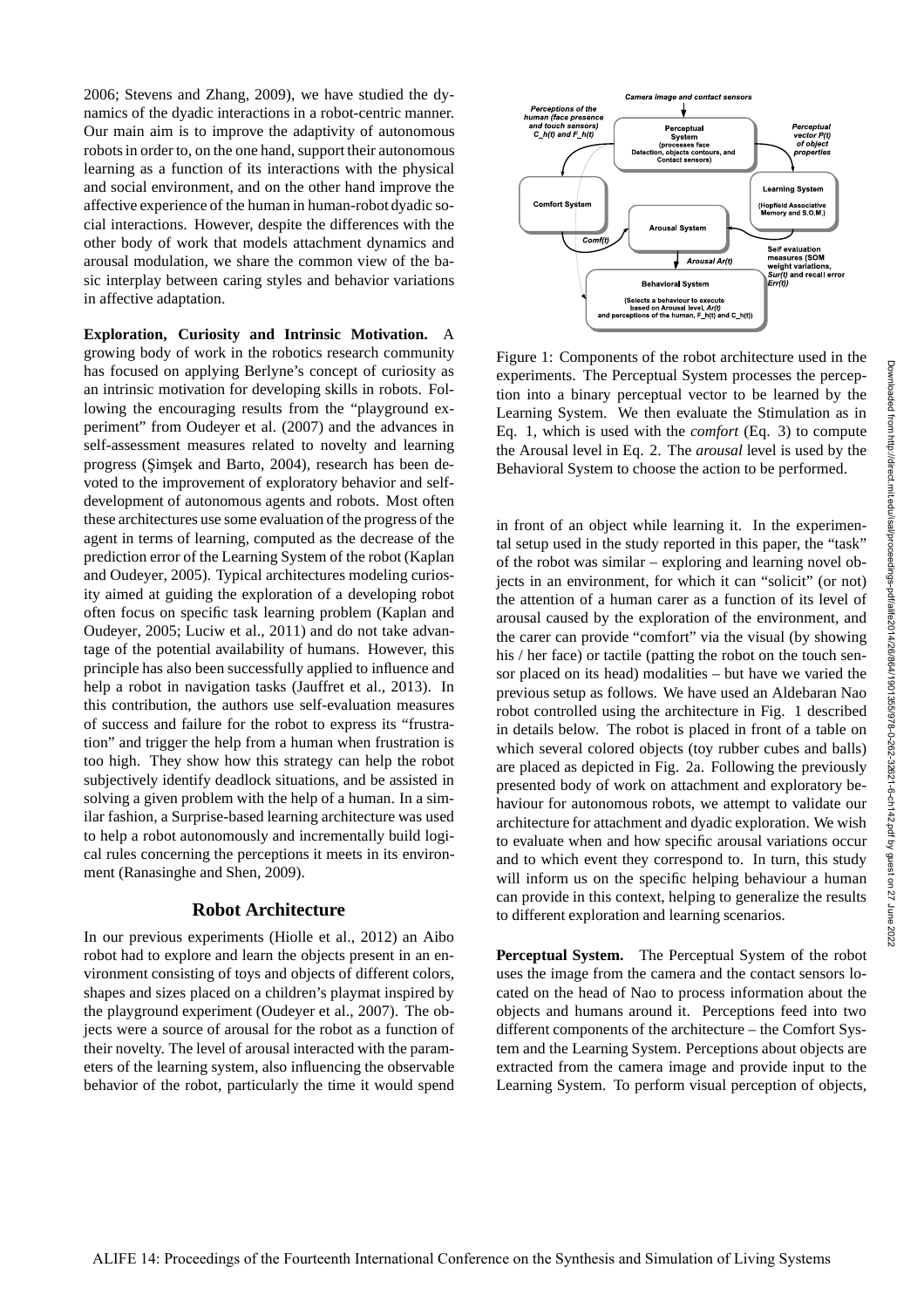the Perceptual System extracts the contours in the image for the robot to learn features of the visual scene. To this end, we have used available visual processing tools from the OpenCV library. Our algorithm then selects the three largest closed contours using a Canny filter and extracts the following information from them. For each contour, the following properties are calculated to construct a binary vector  $P(t)$ . The size of the area enclosed in the contour is measured as an integer in the interval [0, 5000], the length of the perimeter of the contour is evaluated as an integer in the interval [0, 1000], the average of the three colour channels in the RGB colour space is computed for the enclosed area of the contour, resulting in 3 floating point values in the range  $[0, 255]$ . The five values resulting from the previous steps are then normalised and discretized into 50 bins to construct a vector of 250 binary components  $P(t)$  which is used as input to the Learning System. Perceptions concerning human interventions might come from the camera or the contact sensors and provide input to the Comfort System and the Learning System. To be able to process the input from the human, the Perceptual System contains variables related to the presence of a face in the visual field  $(F_h(t))$ , and the values of the contact sensors  $(C_h(t))$  located on the head of Nao. The presence of the face is a binary signal updated using the available face detection algorithm from the OpenCV library. The three contact sensors located on the head of the robot are also binary sensors, and are accessed and read using the URBI middleware.

**Learning System and Self-Evaluation Measures.** As in the architecture used in our previous work (Hiolle et al., 2012; Hiolle and Cañamero, 2008), the robot learns selected features of the scene using two neural networks – a Hopfield associative memory (Davey and Adams, 2004) and a selforganising map (Kohonen, 1997). These two types of learning algorithms were chosen for the following two reasons: first, their dynamics are well understood, and second, each algorithm provides two different but complementary capabilities associated with the task of learning: classification and recall. The self-organising map tries to classify the current binary vector, and the Hopfield network converges to the pattern closest to the input vector. At every time step, a new perception vector  $P(t)$  is presented as an input to the two networks, and an iteration of update and learning is performed by both neural networks. A real-time measure of the performance of the two networks is produced and stored as an internal variable named *Stimulation*, Stim(t) in equation 1, which is used to increase the level of arousal. *Stimulation* is computed as the half of the sum of the discrepancy between the pattern recalled by the Hopfield network  $Err(t)$ (recall error), and the sum of the variation of the weights of the self-organising map  $Sur(t)$ .

$$
Stim(t) = \frac{Err(t) + Sur(t)}{2} \tag{1}
$$

with 
$$
\begin{cases}\nErr(t) = \sum_{i=1}^{N} |S_i - P_i| \\
Sur(t) = \sum_{i=1}^{M} \sum_{j=1}^{N} |w_{ij}(t) - w_{ij}(t-1)|\n\end{cases}
$$

In equation 1, the intermediate variable  $Err(t)$  is the discrepancy between all N components of the recalled pattern from the Hopfield network  $(S_i)$  and the current pattern  $(P_i)$ ,  $N$  is the number of components of the input vector, and  $M$ the number of units in the self-organising map. The value of  $Err(t)$  indicates how novel the current perception  $P(t)$ is for the memory, since the more novel it is, the higher the recall error  $Err(t)$  will be. The second term,  $Sur(t)$ , is the sum of the variations of the synaptic weights of the Kohonen map. This "surprise" value reflects how far the current synaptic weights of the winning unit are from the current perception. This measure also reflects the novelty of the current perceptions  $P(t)$ . These two measures are related to the prediction error used in other systems for self-evaluation (Weng, 2002).

**The Arousal System and the Comfort System.** The arousal model is an adaptation of the model described and studied in previous work (Hiolle et al., 2012). The arousal level increases as a function of the *Stimulation* perceived, to reflect the cognitive effort demanded by the current situation and the familiarity of the current perceptual vector  $P(t)$ . The arousal is modeled as a smooth average of the *Stimulation* (see Eq. 1), which is a real-time evaluation of the recall error of the associative memory and the variation of the synaptic weights of the self-organising map. Additionally, in the same way as arousal and distress are modulated by the attachment figure in infants, the robot's caregiver can decrease the arousal via tactile contact or by presenting his/her face in the visual field, using the *comfort* computed from Eq. 3.

$$
Ar(t) = \begin{cases} \frac{\tau_{ar} \cdot Ar(t-1) + Stim(t)}{\tau_{ar} + 1} & \text{if } Comf(t) \le 0.1\\ Ar(t-1) - \alpha_{ar} \cdot Comf(t) & \text{otherwise} \end{cases}
$$
 (2)

As we can see in Eq. 2, the arousal level is a scalar value computed as an exponential average of the stimulation perceived when no comfort  $Comf(t)$  is perceived. Exponential averaging is used to prevent sudden changes that could lead to abrupt changes in the behavior of the robot. The window parameter  $\tau_{ar}$  controls the influence that the current *Stimulation* has on the arousal, thus defining its slope; it is a smoothing factor that biases this influence either towards "the past" (a larger  $\tau_{ar}$  that produces smoother behavior) or towards "the present" (a smaller  $\tau_{ar}$  that gives rise to more reactive behavior), as a function of the variability of the *Stimulation*.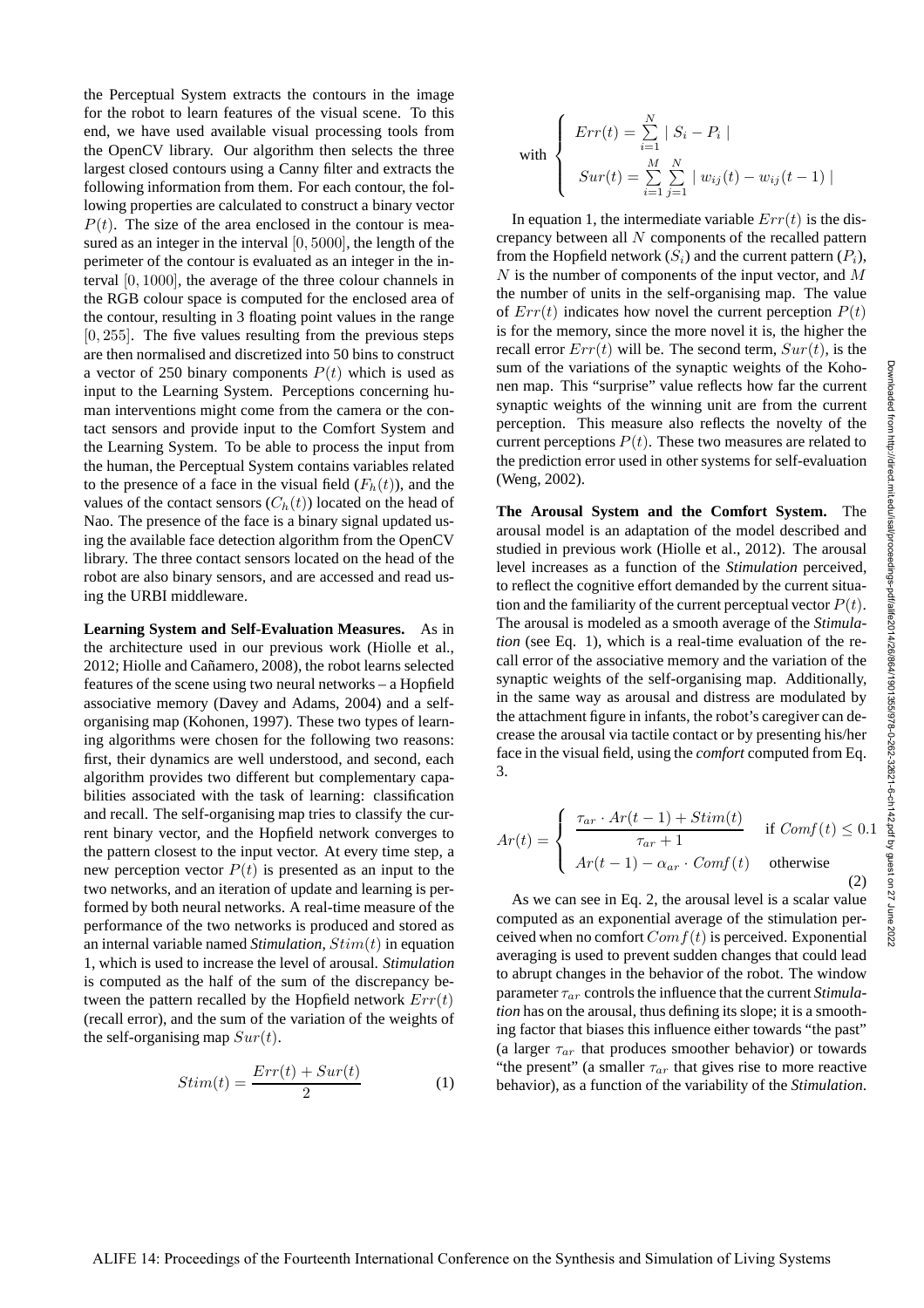$Comf(t)$  is the internal variable evaluating the influence of the human, i.e., the comfort provided through the two available modalities, which are the perception from the head contact sensors  $(C_h(t))$  and the perception from the face detection module  $(F_h(t))$ . Comf $(t)$  is calculated as follows:

$$
Comf(t) = \begin{cases} \frac{Comf(t-1) \cdot \tau_h + C_h(t) + F_h(t)}{\tau_h + 1} \\ \text{if } C_h(t) > 0 \text{ or } F_h(t) > 0 \\ \beta_h \cdot Comf(t-1) \text{ otherwise} \end{cases}
$$
(3)

The trace rate  $\beta_h$  controls the rate at which the past comfort subsists in the system and provides the architecture with a means to vary the duration of the effect of human intervention.  $\tau_h$  controls the weight given to past perceived comfort as it defines the time window on which the comfort value is updated. Both parameters were used in our previous HRI study (Hiolle et al., 2012) to define the two robot profiles that react differently to human interventions.

**Interactions between the Arousal System, the Comfort System and the Learning System.** The interaction between the arousal-comfort interplay and learning are as follows. Following the models previously discussed, a moderate level of arousal fosters learning, while extreme (high and low) levels of arousal hinder learning. An excessively high level of arousal reflects lack of "stability" in the underlying neural networks, leading the robot to stop in front of the stimulus currently perceived (the source of arousal) and "call for help" (look for a human). An excessively low level of arousal reflects "boredom" (lack of stimulation, lack of novel input to the networks) that leads the robot to divert attention away from the current stimulus and explore in search of new ones. The fact that the level of arousal descends from high to medium (when the decrease is not directly produced by human comfort) indicates that the robot is learning new, "interesting" things, and in fact a medium level of arousal following a high level is a sign that the robot has learned something new. The fact that the level of arousal descends from medium to low indicates that the robot is perceiving stimuli that are already familiar and have low "interest".

**Action Selection and the Behavioral System.** The Behavioral System, takes inspiration from behavior-basedrobotics approaches, particularly (Brooks, 1986; Arkin, 1998; Avila-Garcia and Cañamero, 2004) and contains a set of predefined behaviors to be executed depending on the current perceptions and the arousal level. Each behavior possesses its own activation level, which reflects the relevance of that behavior for the current situation and is computed based on the Arousal level and behavior-related perceptual information. In a similar vein to (Avila-Garcia and Cañamero, 2004), our simple architecture implements in effect a two-resource action selection problem. Our robot must choose between two activities, "Explore-and-Learn" and "Find-a-Human" using a Winner-take-all action selection algorithm. The activation of these behaviors only depends on the level of arousal. If the arousal is greater than or equal to a given threshold (which here we have chosen to set to a high level, Highthresh), the behavior "Find-a-Human" will be executed. These two main behaviors can trigger other simpler behaviors, also following a Winnertake-all policy. The "Explore-and-Learn" behavior selects whether to attend to and learn the current stimuli ("Learn" behavior), or to move away from it and explore other elements of the environment ("Explore" behavior). The regulatory behavior "Find-Human" can either trigger the appetitive behavior to search for a face by moving its head (and therefore the camera located on its head), or the consummatory behavior of tracking a face (using the location of the face in the visual field provided by the perceptual system).

## **Experiments and Results Experimental Setup**

**Arena.** The arena used to carry our tests is shown in Fig. 2. Colourful objects are placed on a table covered with a black cloth to facilitate the extraction of the contours of the objects. The robot can then step laterally to change the view of the scene, and move the robot incrementally from one index position to the next. At the end of the table, the direction of the movement is changed, and it then starts moving in the other direction.



(a) Top view of the table and the robot during the experiment

(b) Schematic of the top view of the table and the robot during the experiment with the possible positions and their labels

Figure 2: Experimental setup used with the Nao robot.

**Caregiver Responses.** In order to examine the architecture and the dynamics it produces in a systematic way, we designed an automated system to produce the responses of the caregiver. A "caregiving" response is produced every time the behavior "Find-Human" is activated and *arousal* is above the higher threshold, precisely one second after the behavior is activated, which is a good approximation (empirically established) to the time a human present by the setup takes to respond to the robot. The mechanism to produce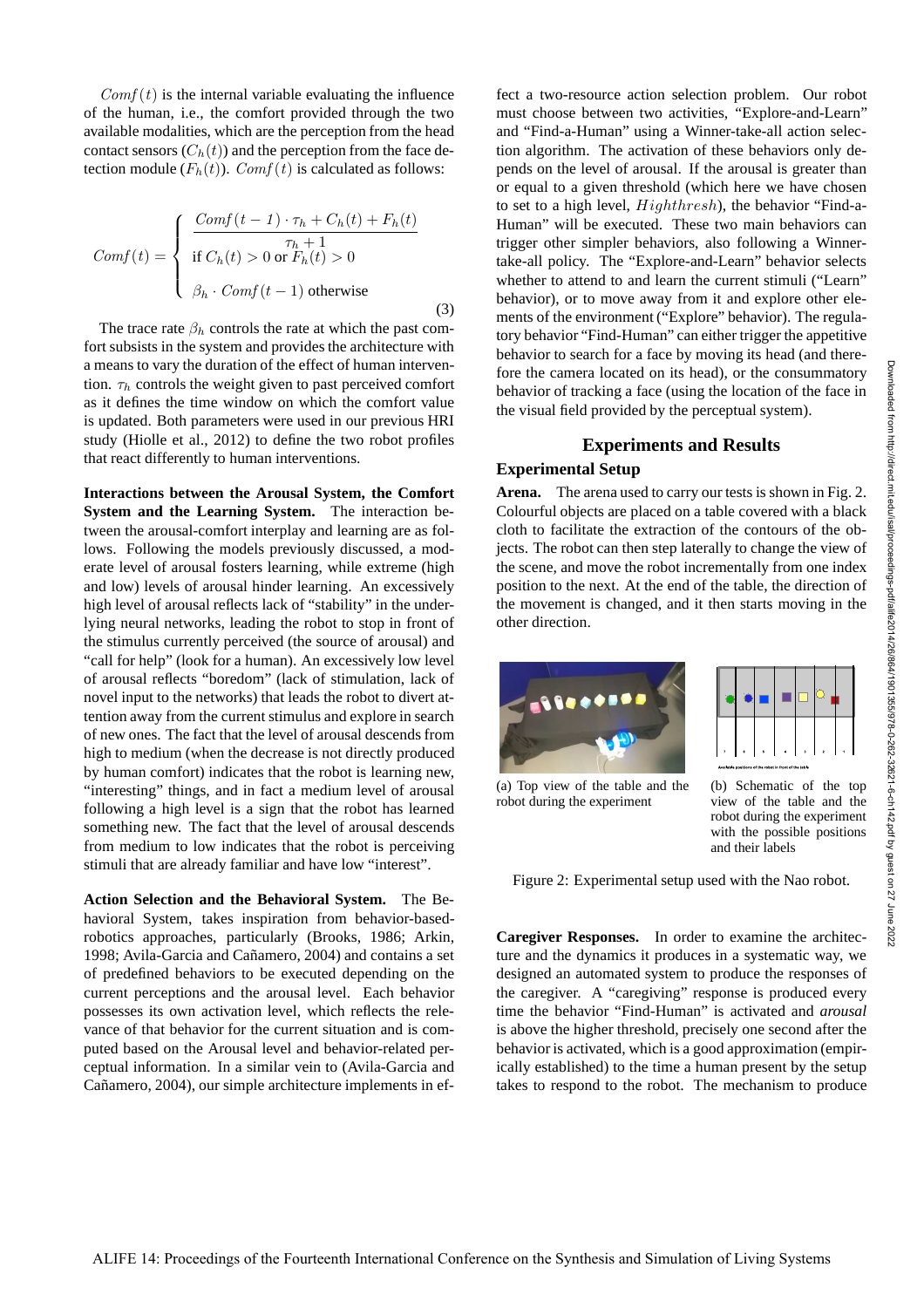

Figure 3: Graphs of the levels of Arousal, Comfort, and Stimulation during 2 typical runs (Arousal in red, Stimulation in blue, and Comfort in green). The robot is exploring the objects on the table, moving from position 1 to 7, and then back. After the robot has achieved this exploration twice, the experimenter swaps the objects for different ones (note that on both graphs, this corresponds to the time period where the values represented are constant). We can observe that during both these runs, once the objects were swapped, high arousal levels and more frequent comfort requests are recorded. This demonstrates how the system reacted to the modification of the environment.

this "caregiving" response consists of modifying the variables that monitor the presence of a human face  $(F_h(t))$  and contact on the touch sensor on the head  $(C_h(t))$ , and hence to produce *Comf*. We summarise this process in Eq. 4.

$$
\begin{cases}\n\text{Re}q(t) = \text{Re}q(t-1) + 0.1 & \text{if } Ar(t) > \text{HightThresh} \\
\text{Re}q(t) = \alpha_c \cdot \text{Re}q(t-1) & \text{otherwise with } \alpha_c = 0.1 \\
\text{if } \text{Re}q(t) > 0.5 & F_h(t) = C_h(t) = 1\n\end{cases}
$$
\n(4)

### **Tests and Results**

The experimental runs unfolded as follows. First, the robot is placed standing in front of the table on the position labelled 1 in Fig. 2b. After the system is started the robot will attend current stimuli until the arousal felt drops below the low threshold. The robot will then move to the next position by stepping to the side. After the robot has walked in front of all the object twice, the experimenter pauses the system, and swaps the objects for new ones. The new objects vary from the initial ones either in shape or colour, for instance, blue cubes are replaced by purple cubes, and the small white cans are replaced by bigger ones. The robot's system is then resumed, and the robot continues its exploration and learning episode. During each run, we recorded all internal variables such as Arousal, Comfort, Stimulation, responses from the two neural networks (winner of the Kohonen Map, and recall error from the Hopfield associative memory). We also recorded all images used by the robot to extract the contours of the objects, and each contour was also recorded as an individual image to allow us to relate high Arousal episode to what the robot was perceiving and extracting at the time. Every run lasted between six and ten minutes. The parameters used in the experiment were the following:  $\alpha_{ar} = 0.6$ , the decay rate of Arousal,  $\tau_{ar} = 5$ , the time window for Arousal,  $\tau_h = 3$ , the time window for comfort,  $\beta_h = 0.8$ , the trace rate of comfort,  $HighThreshold = 0.6$ , the higher threshold for Arousal, and  $LowThresh = 0.4$ , the lower threshold for Arousal . As we can observe in Fig. 3, when no comfort is provided, the Arousal level follows the trend of the perceived Stimulation, being computed as an average thereof. The first exploration of the table leads to high arousal episodes since the robot just discovers new objects after the other. Then, as can be seen in Fig. 3a after approximately 150 seconds, the arousal remains below the High threshold, when the robot has experienced the available features often enough. The same can be seen in Fig. 3b, after 60 seconds approximately. It has to be noted that the two presented runs are different in their timing, one robot took 200 seconds to go twice over the whole setup whilst one only took about 80 seconds. This can be due to a more favourable initialisation of the Kohonen Map synaptic weights and associative memory connectivity. Additionally, during the run presented in Fig. 3b, the robot faced less ambiguities and outliers (as can be seen in Fig. 4) than during the other run. After the objects were swapped, both runs show how differently the robot reacts (in terms of arousal felt and comfort requested) than in timesteps preceding the swap. The system reacts to these changes as expected when facing new objects and perceptual features, slowing down its exploration and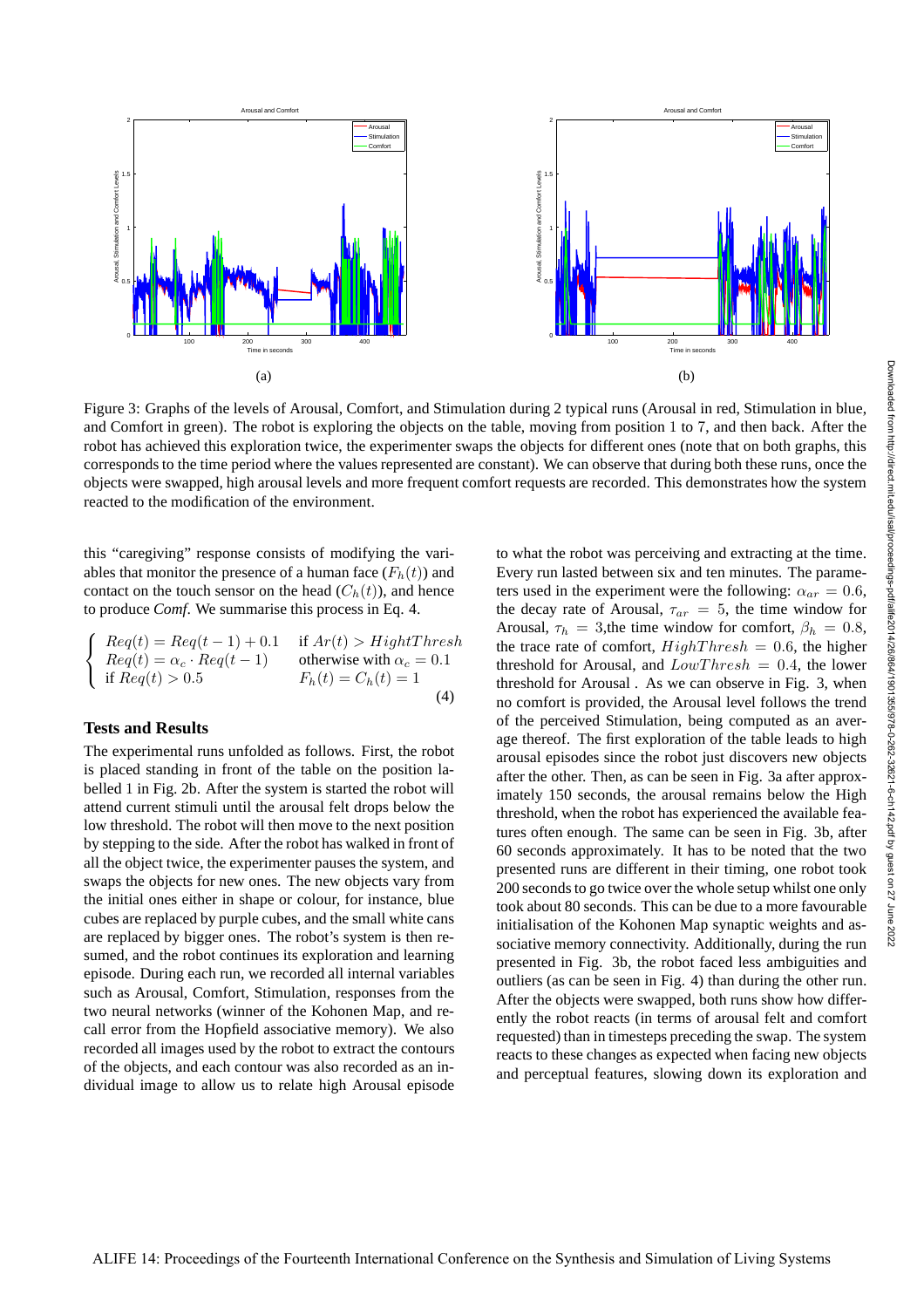learning further.



Figure 4: Samples of various outliers identified by the system. The following contours have been extracted following a high level of arousal during the experimental runs. We can see that these are examples of "failures" of the perceptual system in correctly extracting the contour of an object. Some of these examples include multiple objects extracted as on contour. These anomalies happen either when the objects are placed too close together or when the lighting conditions are less ideal. The algorithm might also extract the upper part of a cube if the light intensity is different between the upper and the frontal part of the object.

We show in Fig. 4 typical ambiguous perceptions that gave rise to high Arousal levels during the previous two runs. We can see that these cases mostly concern extracted contours that did not include a single object or highlighted some part of an object only. For instance, Fig. 4a and 4b show contours extracted that concern only the upper part of one of the rubber cubes on the table. These cases can happen due to changing lighting condition (when light is coming from above). Another common occurrence is several objects being extracted as one contour. This can be due to their too close positioning and having similar colours when represented in gray scale, which the algorithm for contour extraction uses. Moreover, this case would be occurring even more frequently if the robot were to try and manipulate the objects. When faced with these outliers, the robot triggers a regulatory behaviour to request help from a human. In a human-robot interaction, the human could choose to manipulate the objects to disambiguate the situation, for instance moving the object away from each other when they are too close together, or moving one object slightly closer of further so that the light is more evenly distributed on it. In this case, the human need not know which ambiguity stemmed the request, since he/she would not be able to know if the robot is perceiving only the upper part of the object, or if objects are too close. A natural –or common– behaviour observed in human is to move and shake objects in front of infants which in the case we present would be sufficient to solve the problem. Alternatively, the human could choose to make use of the comfort system, providing comfort via tactile interaction, and therefore lower the arousal and pushing the robot to explore further, discarding the current situation.

### **Conclusions and Perspectives**

We have presented an architecture inspired from models of attachment that allows an autonomous robot to learn and classify perceptions of available objects and measure their relative novelty based on past experience. Based on these measures, the robot may trigger requests for help from a human in order to disambiguate or determine whether a situation is new and worth learning, or if some physical manipulation is needed from the human. The experimental results were gathered in a simple setting, where the robot was learning the features of colourful objects placed on a table in front of it. Furthering on results from previous studies, in this paper we have shown how and why a robot familiarizing itself with novel objects available in the environment would experience specific high arousal episodes, and how they related to the novelty of the environment and to specific ambiguities which arise in real-world interactions. We showed how the robot reacted to novel objects when the experimenter swapped the objects for new ones. In this instance, the robot reacted more strongly to these objects than previously, exhibiting more frequent regulatory behaviours. This type of regulation can be useful to notify the human that the environment or the current interaction has changed substantially, and giving the human the opportunity to pay closer attention and help the robot if needed, or intervene in order to solve a potential conflict that arose from the robot interacting with the environment. Alternatively, the human may also choose to redirect the robot's attention by providing comfort which promotes further exploration. The case highlighted in this study showed that the robot's perceptual system sometimes selected parts of objects or even multiple objects as contours to learn. These ambiguities could have arisen from how the robot manipulated the objects, variations in lighting conditions, or some other external influence, such as another human interfering with the setup. We therefore argue that this attachment-based system provides useful signals and ensuing behavioural dynamics for an autonomous robot engaged in exploration and learning. Exhibiting regulatory behaviours following these ambiguities could speed up the development and learning of the robot by making use of the human – her knowledge and help – in a timely fashion.

In the future, we plan to use of proprioception for the robot to explore its own capabilities and skills by touching and manipulating the objects, as a step towards engaging in physical interaction with the objects it learns.